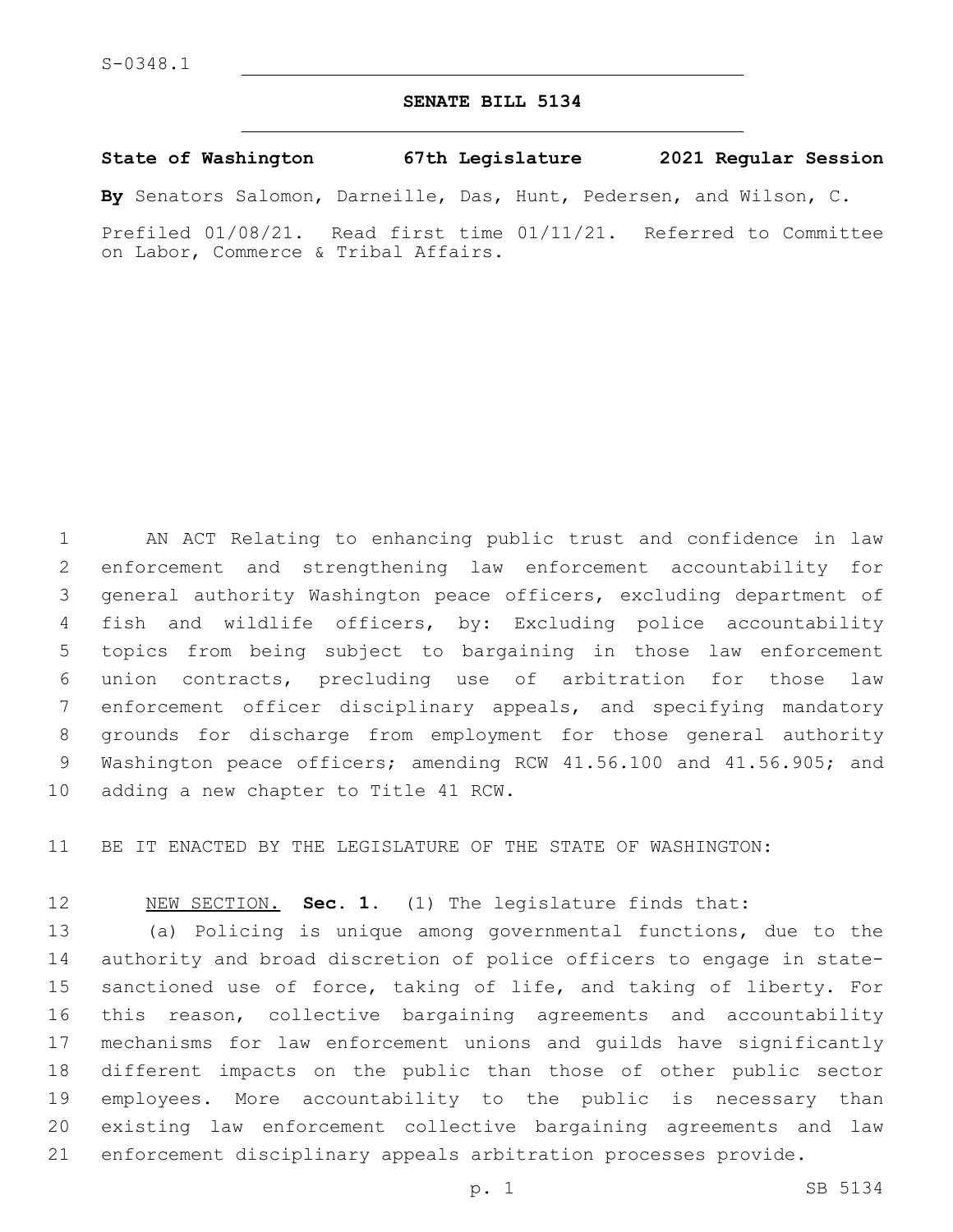(b) Considerable local and national evidence demonstrates that law enforcement union and guild collective bargaining agreements, and the use of arbitration for appeals of law enforcement discipline, have resulted in shielding officers from accountability for misconduct, including use of excessive force. These barriers to accountability have resulted in the reinstatement of law enforcement officers despite their having engaged in serious misconduct that harmed members of the public, and undermined public trust and confidence in the work of law enforcement agencies.

 (2) The legislature recognizes that law enforcement 11 accountability systems, structures, policies, and practices that are transparent and effective, and mete out fair, impartial, and swift discipline commensurate to wrongdoing, help uphold the civil and constitutional rights of the public and reduce misconduct.

 (3) This act is intended to reduce barriers to police accountability but does not alter any other collective bargaining rights of law enforcement officers, nor does it change collective bargaining rights for public employees other than law enforcement.

 NEW SECTION. **Sec. 2.** The definitions in this section apply throughout this chapter unless the context clearly requires otherwise.

 (1) "Law enforcement officer" has the meaning provided for "general authority Washington peace officer" in RCW 10.93.020, but excludes peace officers employed by the department of fish and 25 wildlife.

 (2) "Law enforcement union" means an exclusive bargaining representative that engages in collective bargaining on behalf of law 28 enforcement officers.

 NEW SECTION. **Sec. 3.** (1) A collective bargaining agreement covering law enforcement officers must not:

 (a) Require a waiting period before a law enforcement officer is interviewed by the officer's employer or an agent of the employer about a use of force incident or other significant incident involving alleged misconduct, or allow an officer to watch video recordings of the incident, or review written statements, or talk to other officers about the incident prior to submitting to an interview. An immediate interview of an officer alleged to have been involved in a use of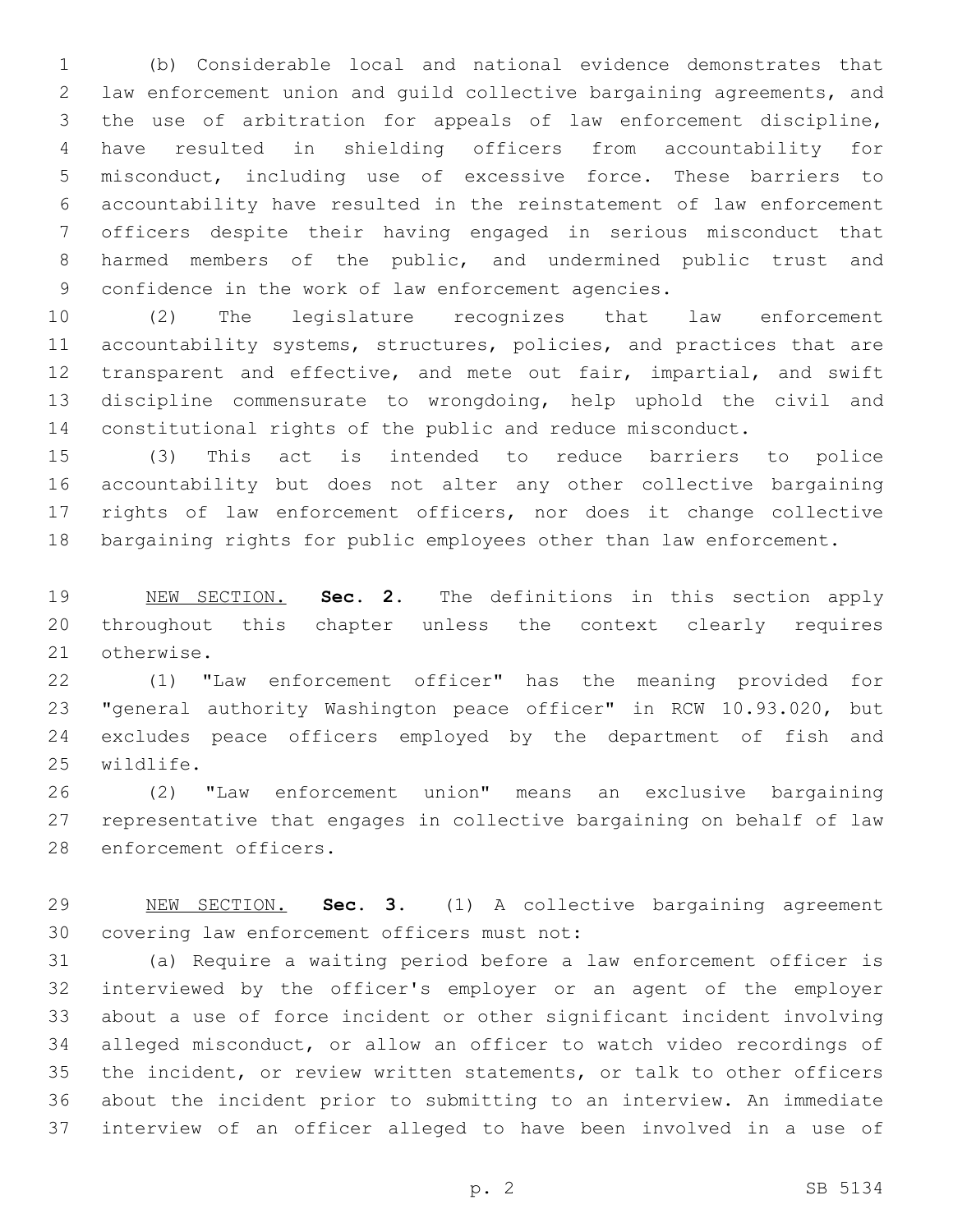force incident or other significant incident involving alleged misconduct, or to have witnessed such an incident, must be allowed;

 (b) Preclude the investigation of a complaint or the imposition of discipline by a law enforcement officer's employer based on a time limit for filing of a complaint or concluding an investigation;

 (c) Limit the manner in which complaints of misconduct are initiated, investigated, litigated, or otherwise resolved by a law 8 enforcement officer's employer;

 (d) Prevent a law enforcement officer's employer from pursuing other incidents or types of misconduct revealed during an 11 investigation;

 (e) Limit retention, disclosure, use, or review of body camera 13 and in-car video footage by a law enforcement officer's employer;

 (f) Limit secondary employment management, oversight, and 15 policies established by a law enforcement officer's employer;

 (g) Limit internal review boards or early intervention systems established by a law enforcement officer's employer or local 18 jurisdiction;

 (h) Limit the authority, composition, or responsibilities of civilian oversight entities established by a law enforcement 21 officer's employer, local jurisdiction, or other governing body;

 (i) Limit the use or authority of civilian supervisors and investigators by a law enforcement officer's employer or applicable civilian oversight entity receiving complaints and conducting 25 investigations;

 (j) Limit full subpoena authority for civilian oversight bodies, 27 or otherwise limit civilian oversight and review;

 (k) Limit public access to, retention of, or disclosure of, information and records regarding incidents, complaints, investigations, findings, disciplinary decisions, litigation, appeals, or decertification involving law enforcement officers;

 (l) Limit a chief's or sheriff's authority to remove a law 33 enforcement officer from duty or place an officer on leave;

 (m) Limit the procedures or timelines for the retention or destruction of law enforcement officer misconduct and employment 36 records;

 (n) Allow sealing, removal, redaction, or destruction of information in law enforcement officer misconduct and employment 39 records;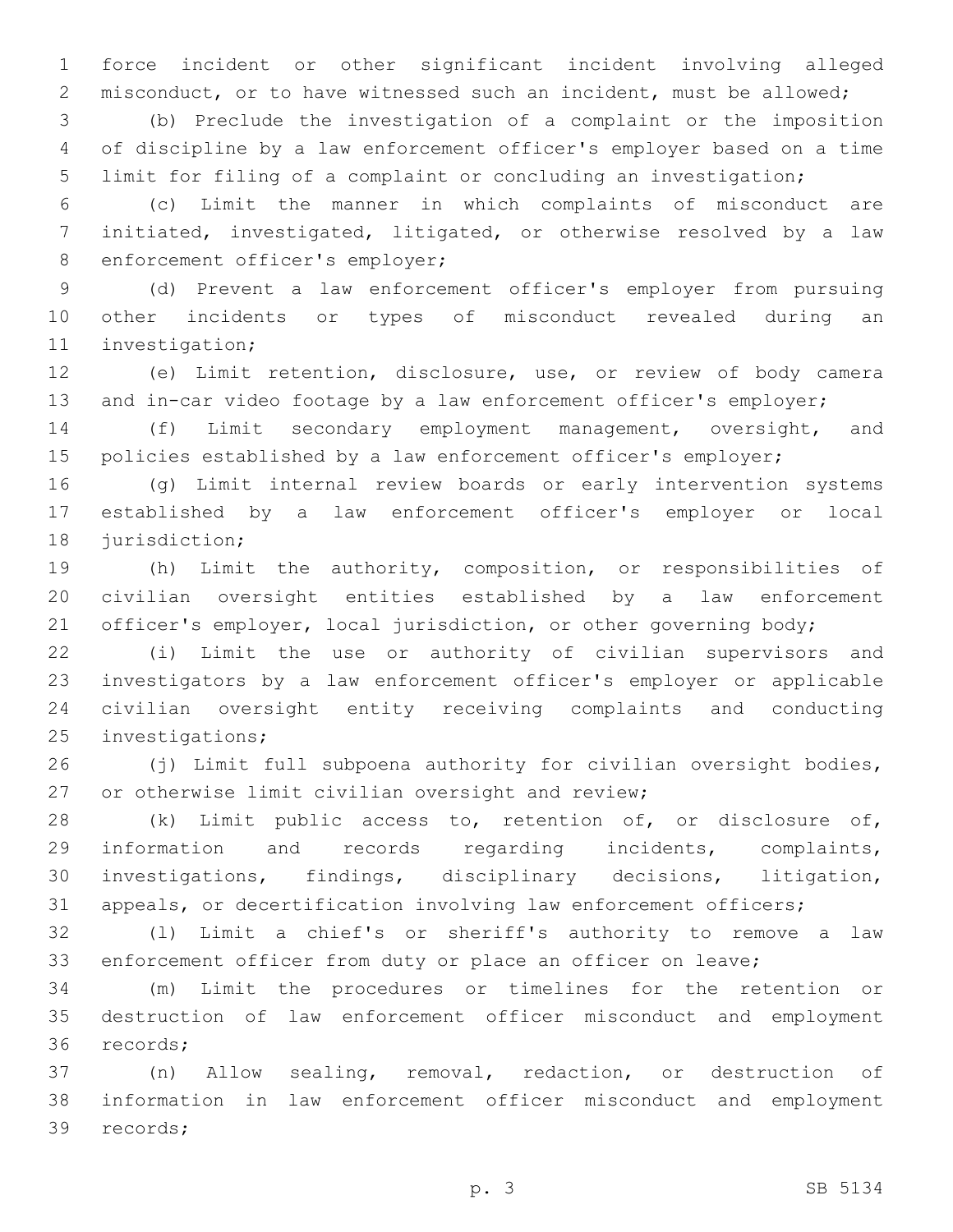(o) Allow law enforcement officers or their union representatives to raise previously undisclosed information at disciplinary appeal hearings where that information was known and not disclosed by the officer or union representative during the underlying investigation;

 (p) Require a specific standard of review or burden of proof greater than a preponderance of evidence in order to find misconduct or to impose or uphold discipline of law enforcement officers. Nothing in this subsection shall be construed as limiting a local jurisdiction's authority to apply a standard for appeals that is less 10 than a preponderance of evidence;

(q) Allow the use of arbitration to decide disciplinary appeals;

 (r) Include any provision addressing the processes or information regarding imposition of discipline, hearings, appeals, or decertification for misconduct for law enforcement officers;

 (s) Limit the law enforcement officer's employer or a civilian 16 oversight entity regarding who shall investigate, and in what manner, complaints of criminal misconduct by a law enforcement officer;

 (t) Prohibit the law enforcement officer's employer from releasing misconduct and employment information about a law enforcement officer to prospective employers, or obtaining such information from prior employers of prospective law enforcement 22 officers;

 (u) Limit the composition, appointment requirements, policies, procedures, or rules of civil service commissions or public safety 25 civil service commissions;

 (v) Allow or require that discipline be consistent with past practice or be comparable to past discipline sanctions; or

 (w) Limit the authority of the law enforcement officer's employer to take into account misconduct history in assignment to, reassignment from, and transfer to or from, specialty assignments and 31 as field training officers.

 (2) The provisions of subsection (1) of this section are not subject to bargaining with law enforcement unions and may not be modified by collective bargaining with law enforcement unions.

 (3) Any provision in a collective bargaining agreement or other agreement entered or amended after the effective date of this section that is contrary to the provisions of this section is void and unenforceable.38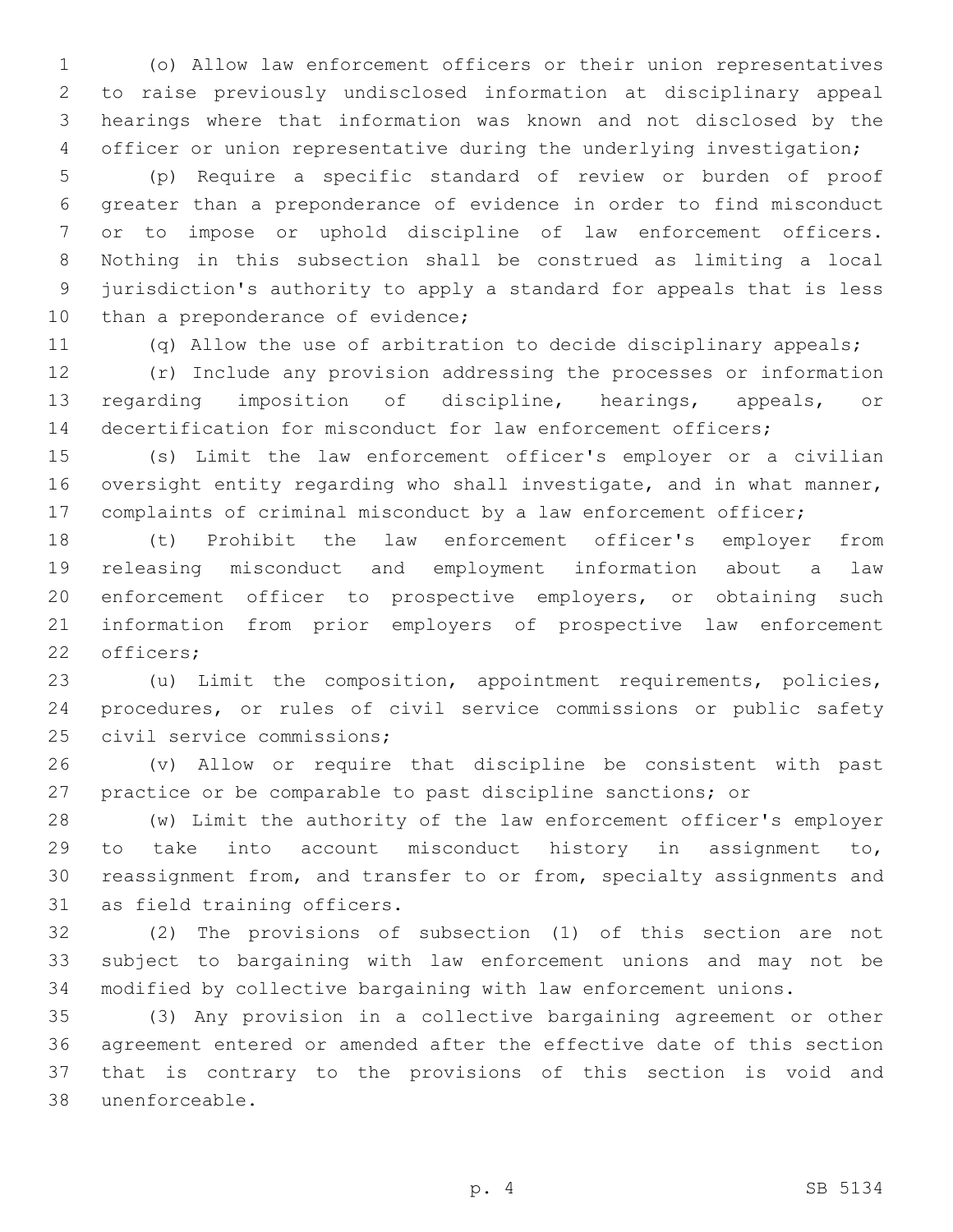(4) If any provision of this section conflicts with any other statute, ordinance, rule, or regulation of any public employer, the 3 provisions of this section control.

 NEW SECTION. **Sec. 4.** (1) The following applies to any discipline of law enforcement officers for misconduct:

 (a) Notwithstanding the provisions of RCW 41.56.122, discipline of law enforcement officers for misconduct must not be subject to arbitration. Discipline of law enforcement officers for misconduct is subject to appeal to a civil service commission created under RCW 41.12.030 or 41.14.030, or the superior court of Thurston county under RCW 43.43.100 for cases involving the Washington state patrol. The law enforcement officer's employer may choose to use an administrative law judge or hearing examiner in lieu of a civil service commission to hear disciplinary appeals brought by law enforcement officers. Any civil service commissioner, administrative law judge, or hearing examiner who hears appeals covered by this 17 section must:

18 (i) Be selected on the basis of merit;

(ii) Have the necessary subject matter expertise;

20 (iii) Not have a conflict of interest;

 (iv) Not have worked for a law enforcement agency for any period within the 10 years preceding their appointment or selection; and

 (v) Be on contract or staff for the civil service commission or jurisdiction, not selected on a case-by-case basis.

 (b) A party may appeal the decision of a civil service commission, administrative law judge, or hearing examiner regarding discipline of a law enforcement officer for misconduct to superior court only if the decision violates an explicit, well-defined, and 29 dominant public policy established by case law.

 (c) The civil service commission, administrative law judge, or hearing examiner shall uphold the discipline imposed on a law enforcement officer and may not reduce the discipline imposed if the finding of misconduct is upheld, unless they find that the discipline was arbitrary, capricious, or based on an illegal reason. Deference to factual findings is required and de novo review is not permitted.

 (2) The following applies to any appeal of discipline for 37 misconduct imposed on a law enforcement officer:

 (a) Hearings, except for deliberations, must be open to the 39 public;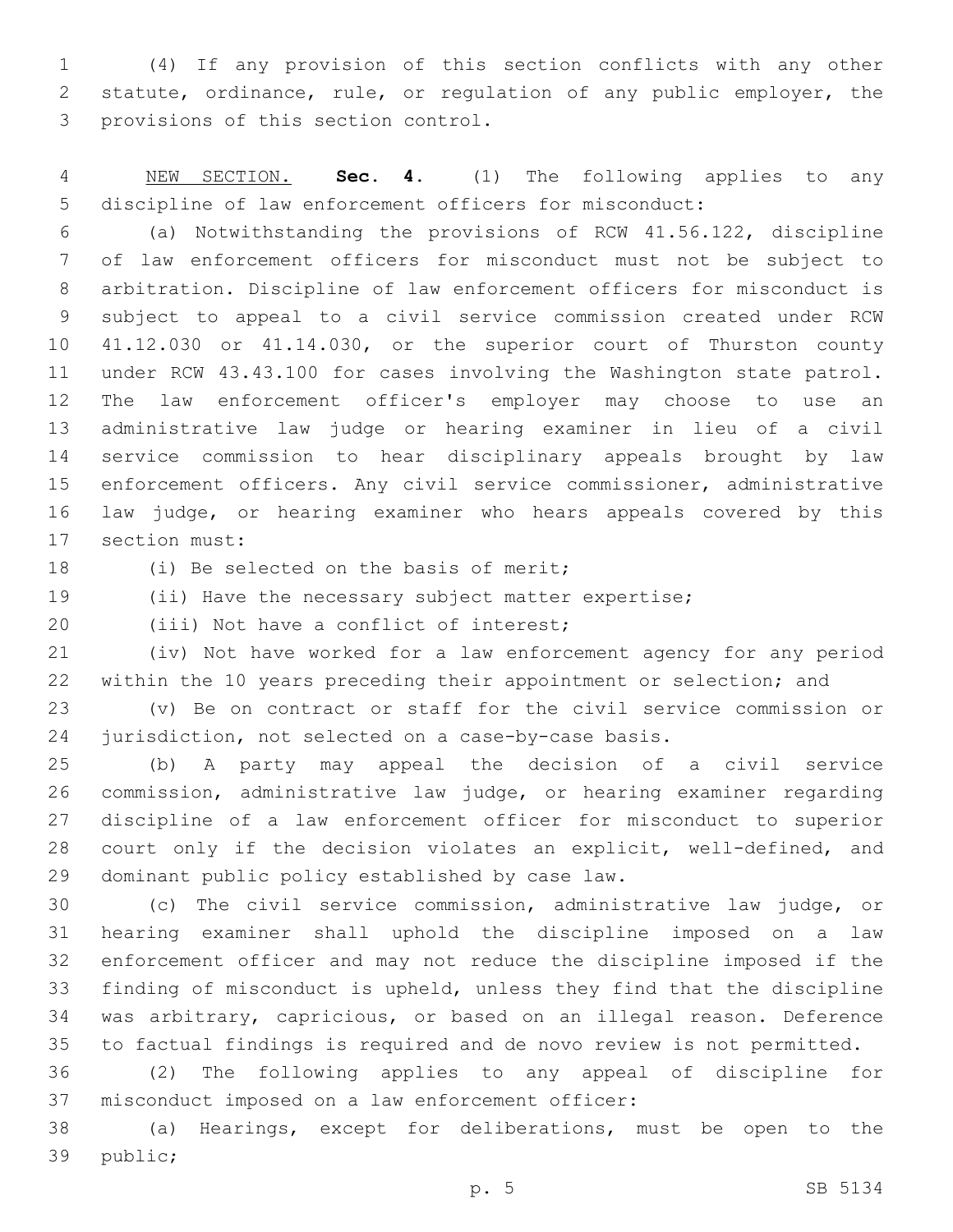(b) All requests by the law enforcement officer or their union for an appeal must be made within 10 days of receiving the notification of discipline, such appeals must be heard within 90 days of the imposition of the discipline, and the decision must be entered 5 within 30 days of the close of the hearing;

 (c) Past disciplinary decisions made by the same law enforcement agency for the same or similar conduct are not grounds for reducing 8 or overturning discipline imposed;

 (d) Any procedural error or other contractual violation regarding the imposition of discipline must be weighed against the nature of the misconduct found to have been committed in determining the 12 appropriate remedy;

 (e) The written decision resulting from the appeal must be made available to the parties and the public and subject to disclosure 15 under the public records act, chapter 42.56 RCW; and

 (f) The decision must be final and binding without further appeal 17 other than as set forth in this section.

 (3) Any provision in a collective bargaining agreement entered into or amended after the effective date of this section that is contrary to the provisions of this section is void and unenforceable.

 NEW SECTION. **Sec. 5.** (1) The legislature finds that when law enforcement officers commit certain misconduct impacting the public interest, discharge from employment is the appropriate discipline.

 (2) The employer may not consider past discipline practices as an extenuating circumstance and may not impose discipline other than discharge based on past practice for similar misconduct. The following specific misconduct must result in discharge of law 28 enforcement officers:

 (a) Use of excessive force or being present, aware of another officer's use of excessive force, and able to intervene, and failing to intervene or report another officer's use of excessive force;

 (b) Knowingly hiding material evidence, failing to report exonerating information, or making materially misleading, deceptive, untrue, or fraudulent statements or representations during an investigation, in law enforcement documents or reports, or while 36 testifying under oath;

 (c) Theft or misappropriation of funds or property, or use of the position of law enforcement officer for personal gain through fraud 39 or misrepresentation;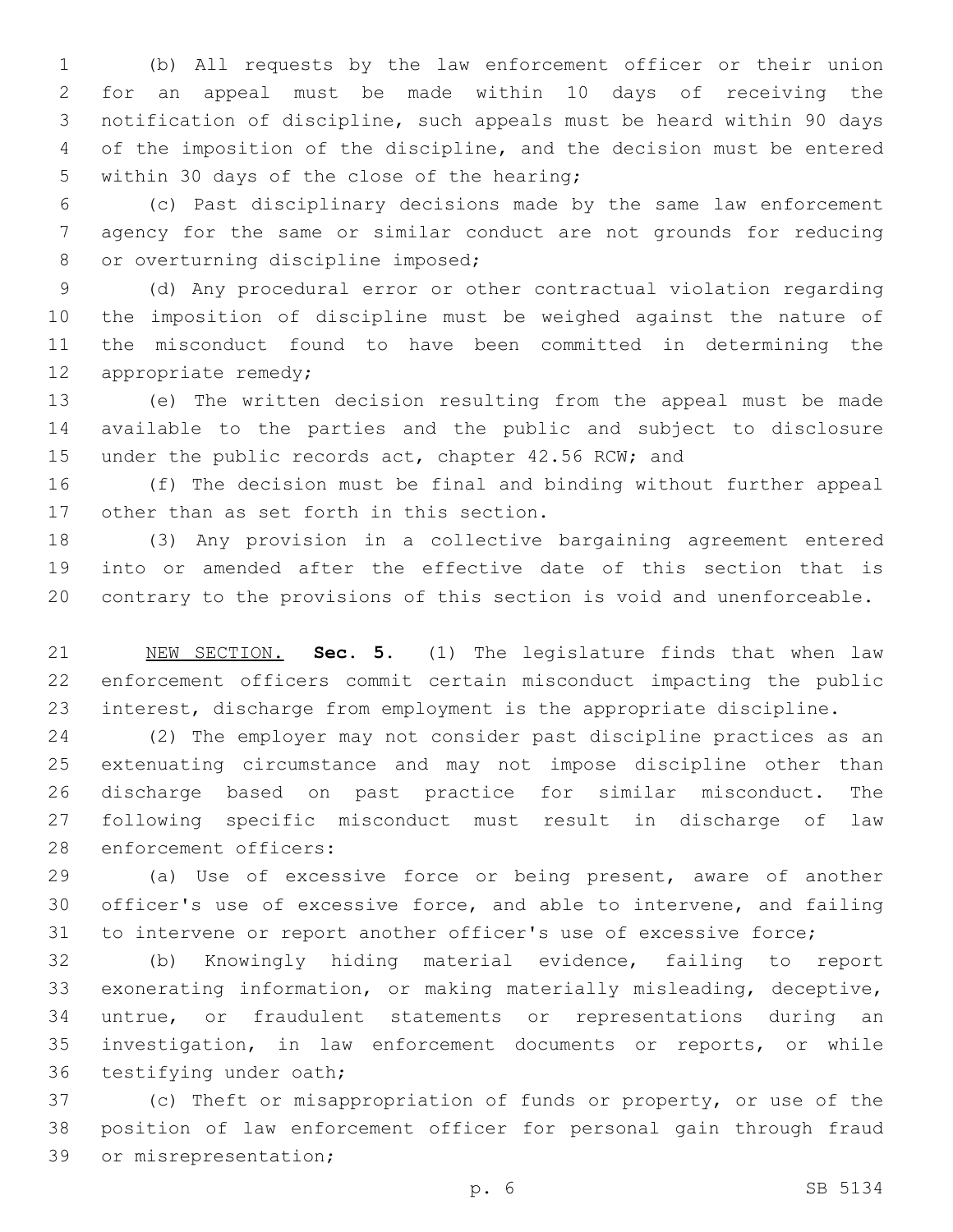(d) Serious or repeated harassment or discrimination based on a legally protected class defined in chapter 49.60 RCW;

 (e) Commission of or conviction of a felony offense under the laws of this state, or of a comparable offense under federal law or 5 the laws of another state;

 (f) Acting with deliberate indifference to a substantial risk of 7 harm to a person in custody;

 (g) Engaging in sexual contact with a person who has been detained, who is in custody, or where under the totality of the circumstances a reasonable person would believe he or she was facing the possibility of being detained or taken into custody; or

(h) Violations of duties established under RCW 10.93.160.

 (3) Nothing contained in this section is intended to prohibit a law enforcement officer from being discharged for misconduct not 15 contained in this section.

 (4) Any provision in a collective bargaining agreement entered or amended on or after the effective date of this section that is contrary to the provisions of this section is void and unenforceable.

 NEW SECTION. **Sec. 6.** (1) The state, cities, towns, counties, and other municipalities or political subdivisions, must adopt laws, ordinances, rules, regulations, or policies establishing procedures for receiving and investigating complaints of misconduct by and imposing discipline on law enforcement officers. Such laws, ordinances, rules, regulations, or policies must be consistent with this chapter. The process by which a jurisdiction or department proposes and adopts such laws, ordinances, rules, regulations, or policies must include reasonable opportunity for public review and comment, as well as review and comment by civilian oversight officials if a jurisdiction has them, taking into consideration challenges to access, such as availability of public transportation, differences in access to technology and the internet, disability, and language barriers. The adopted laws, ordinances, rules, regulations, or policies must be posted by the jurisdiction on a publicly facing website.

 (2) Provisions of local laws, ordinances, rules, regulations, policies, or contracts including memoranda of understanding, 37 settlement agreements, or other agreements, that are inconsistent with or conflict with the requirements of state law including this chapter must not be enacted and are preempted and repealed,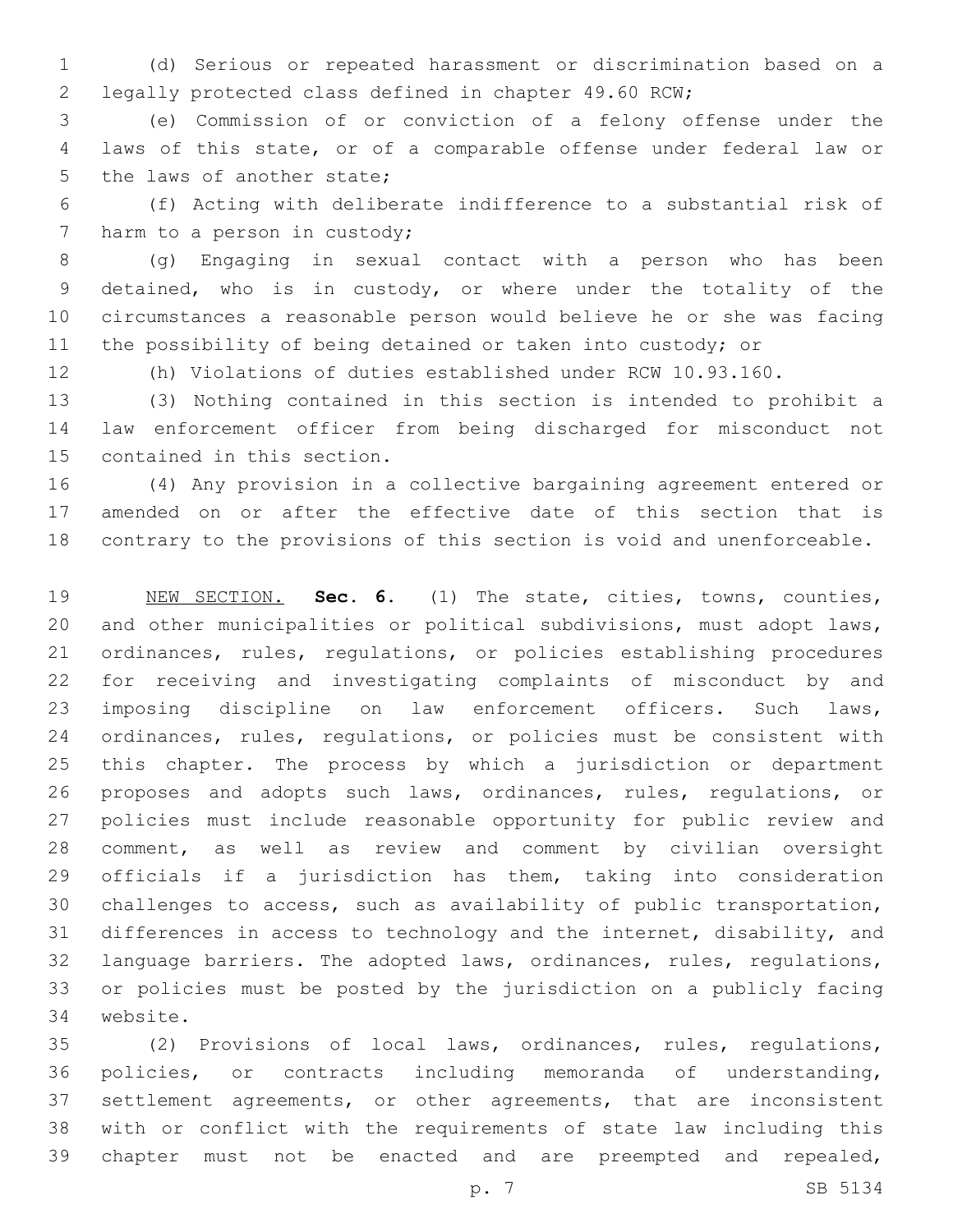regardless of the nature of the code, charter, or home rule status of 2 the city, town, county, or municipality.

 **Sec. 7.** RCW 41.56.100 and 2010 c 235 s 801 are each amended to 4 read as follows:

 (1) A public employer shall have the authority to engage in collective bargaining with the exclusive bargaining representative and no public employer shall refuse to engage in collective bargaining with the exclusive bargaining representative. However, a public employer is not required to bargain collectively with any 10 bargaining representative concerning any matter  $((\text{whieh}))$ :

 (a) Which by ordinance, resolution, or charter of said public employer has been delegated to any civil service commission or personnel board similar in scope, structure, and authority to the 14 board created by chapter 41.06 RCW; or

 (b) That is covered under chapter 41.--- RCW (the new chapter 16 created in section 9 of this act).

 (2) Upon the failure of the public employer and the exclusive bargaining representative to conclude a collective bargaining agreement, any matter in dispute may be submitted by either party to the commission. This subsection does not apply to negotiations and mediations conducted between a school district employer and an exclusive bargaining representative under RCW 28A.657.050.

 (3) If a public employer implements its last and best offer where 24 there is no contract settlement, allegations that either party is violating the terms of the implemented offer shall be subject to grievance arbitration procedures if and as such procedures are set 27 forth in the implemented offer, or, if not in the implemented offer, if and as such procedures are set forth in the parties' last 29 contract.

 **Sec. 8.** RCW 41.56.905 and 1983 c 287 s 5 are each amended to 31 read as follows:

 The provisions of this chapter are intended to be additional to other remedies and shall be liberally construed to accomplish their purpose. Except as provided in RCW 53.18.015 and chapter 41.--- RCW (the new chapter created in section 9 of this act), if any provision 36 of this chapter conflicts with any other statute, law, ordinance, 37 rule  $((\theta \cdot \hat{r}))_L$  regulation, or policy of any public employer, the 38 provisions of this chapter shall control.